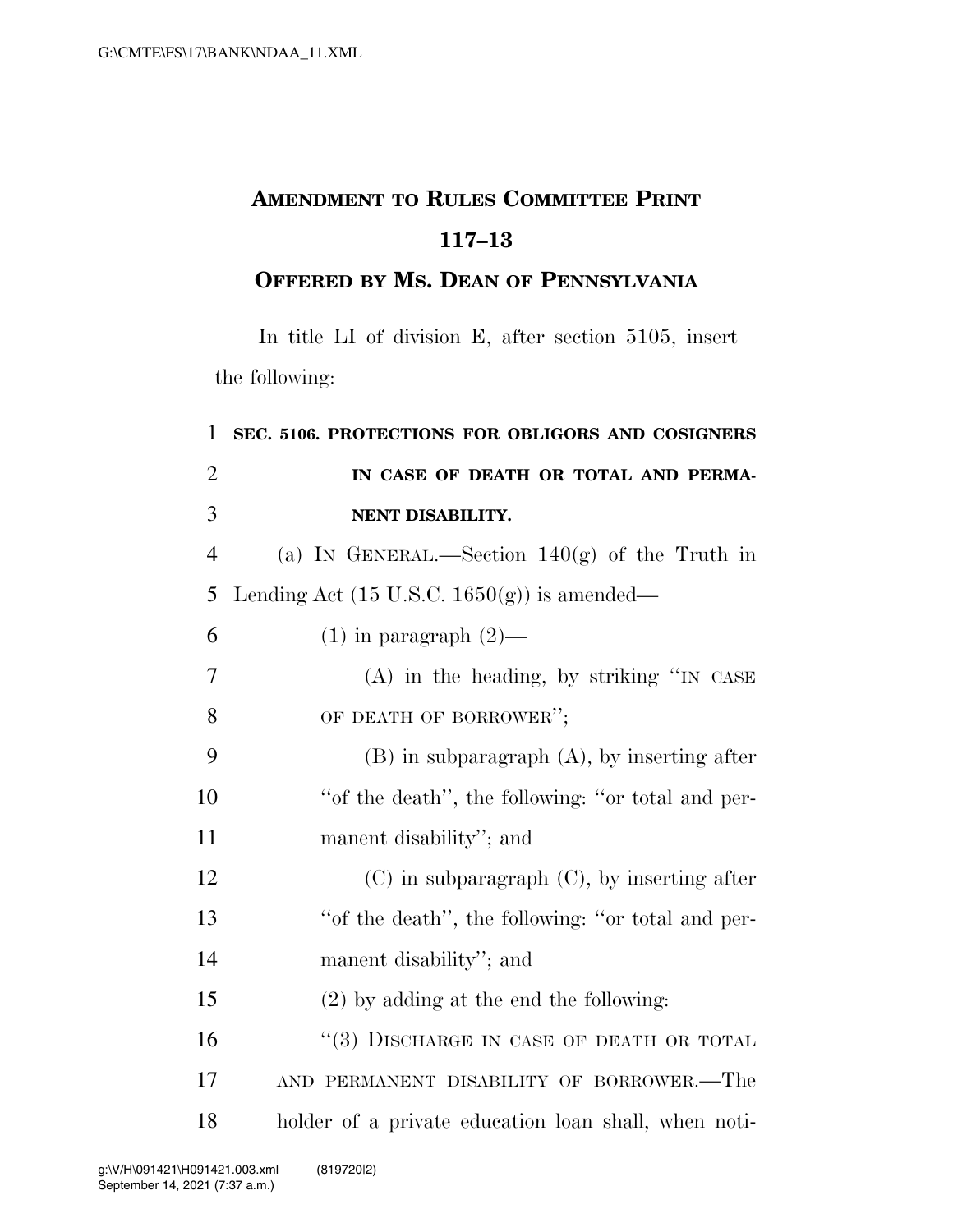$\mathfrak{D}$ 

 fied of the death or total and permanent disability of a student obligor, discharge the liability of the student obligor on the loan and may not, after such notification—

 ''(A) attempt to collect on the outstanding liability of the student obligor; and

 ''(B) in the case of total and permanent disability, monitor the disability status of the student obligor at any point after the date of discharge.

11 "(4) TOTAL AND PERMANENT DISABILITY DE- FINED.—For the purposes of this subsection and with respect to an individual, the term 'total and permanent disability' means the individual is totally and permanently disabled, as such term is defined in section 685.102(b) of title 34 of the Code of Federal Regulations.

18 "(5) PRIVATE DISCHARGE IN CASES OF CER- TAIN DISCHARGE FOR DEATH OR DISABILITY.—The holder of a private education loan shall, when noti- fied of the discharge of liability of a student obligor 22 on a loan described under section  $108(f)(5)(A)$  of the Internal Revenue Code of 1986, discharge any li- ability of the student obligor (and any cosigner) on any private education loan which the private edu